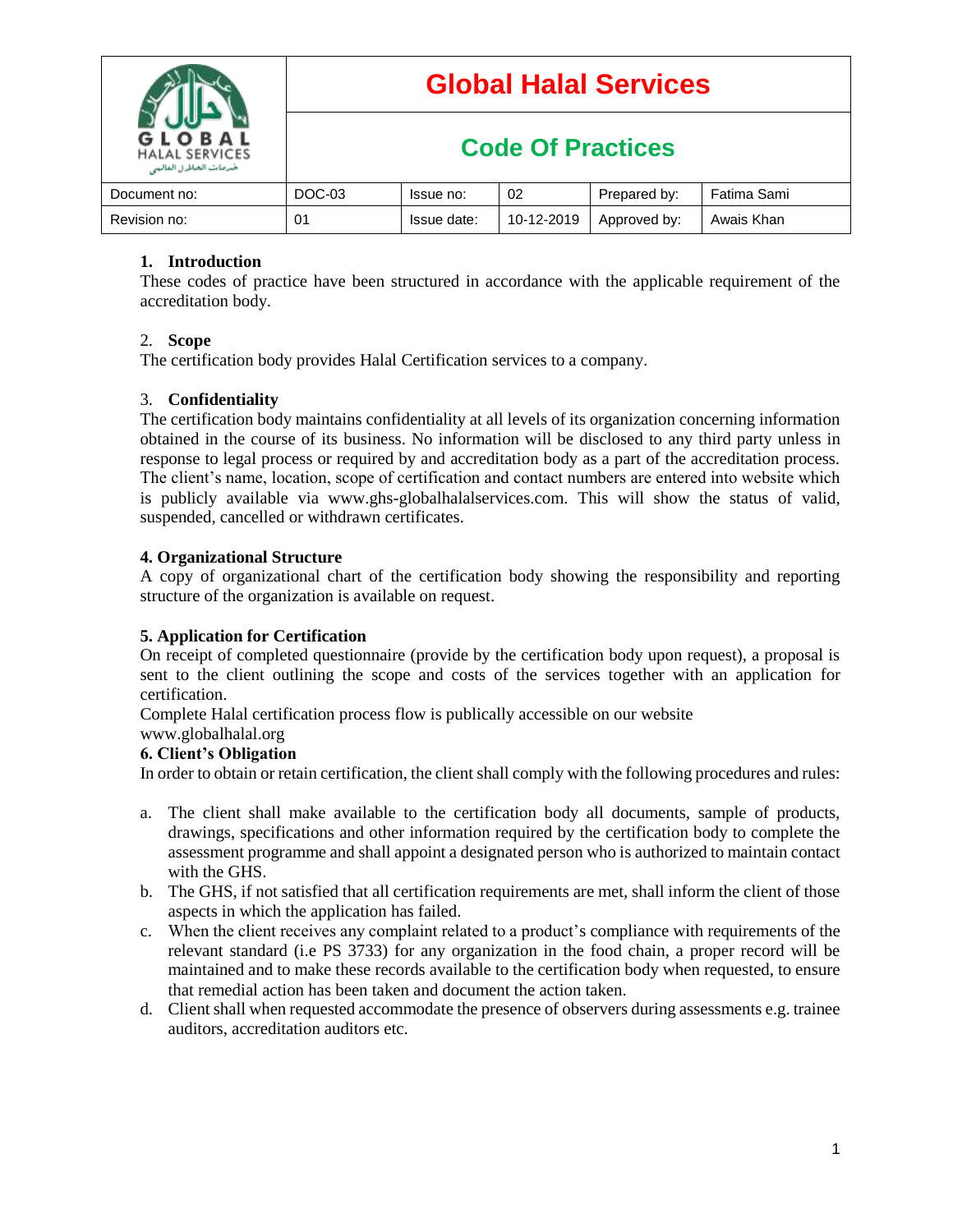| GLOBAL<br><b>HALAL SERVICES</b><br>خدمات الحاط ل الماليي | <b>Global Halal Services</b> |             |            |              |             |  |
|----------------------------------------------------------|------------------------------|-------------|------------|--------------|-------------|--|
|                                                          | <b>Code Of Practices</b>     |             |            |              |             |  |
| Document no:                                             | DOC-03                       | Issue no:   | 02         | Prepared by: | Fatima Sami |  |
| Revision no:                                             | 01                           | Issue date: | 10-12-2019 | Approved by: | Awais Khan  |  |

## **7. Issuance of Certificate**

When the GHS is satisfied that the client meets all the certification requirements, it will inform the client and issue the certificate. The certificate shall remain the property of GHS and may only be copied or reproduced for the benefit of a third party if the word "copy" is marked thereon.

The certificate will remain valid until its expiry unless surveillance reveals that that the management system or product of the client is no longer meet the Halal standard.

The company reserves the right to decide on case by case bases at its sole discretion that the issuance of certificate will be conditioned to the full payment of the fee's and cost in connection with the said certificate or any prior services performed for the client.

## **8. Certification Mark**

Upon issuance of certificate, the GHS authorize the client to use a designated certification mark. A client's right to use this mark that is contingent on maintaining a valid certificate in respect of the certified management system or products and compliance with the rules governing the use of the mark issued by the GHS. Mark can be used on primary and secondary packaging as well as on all promotion material.

A client who has been authorized to use the mark of the accreditation body must also comply with the rules governing the mark of such body. Improper use of such mark is non-conformity with certification requirements and could result in suspension of certification.

## **9. Surveillance Audits**

Periodic surveillance shall be carried out 2 times in 3 years contract in which 1 surveillance audit may be done on surprise bases as and when required. The client shall give access to all sites and products mentioned in scope in surveillance audits. The client shall maintain a register recoding all customer complaints reported by an enforcing authority or users relating to those covered by the certificate and make this available to the GHS when requested.

## **10. Recertification**

Clients wishing to revalidate certificates approaching the end of their cycles shall apply under the procedure set forth in clause 5. Clients are generally informed of the requirements of recertification during the pre-recertification visit which is last surveillance visit. But sole responsibility for timely filling the recertification application shall be with the client.

## **11. Extension of Certification**

In order to extend the scope of a certificate to cover additional sites or product, client shall complete a new questionnaire. The application procedure outlined in clause 5 will be followed and an assessment will be carried out on those areas/ products not previously covered. The cost extending the scope of certification will be based on the nature of work. Following a successful assessment, an amended certificate will be issued covering those aspects covered by the extended scope.

#### **12. System/ Product Modification**

The client shall inform the GHS in writing of any intended modification to the management system, products or manufacturing process which may affect compliance with the standards, norms or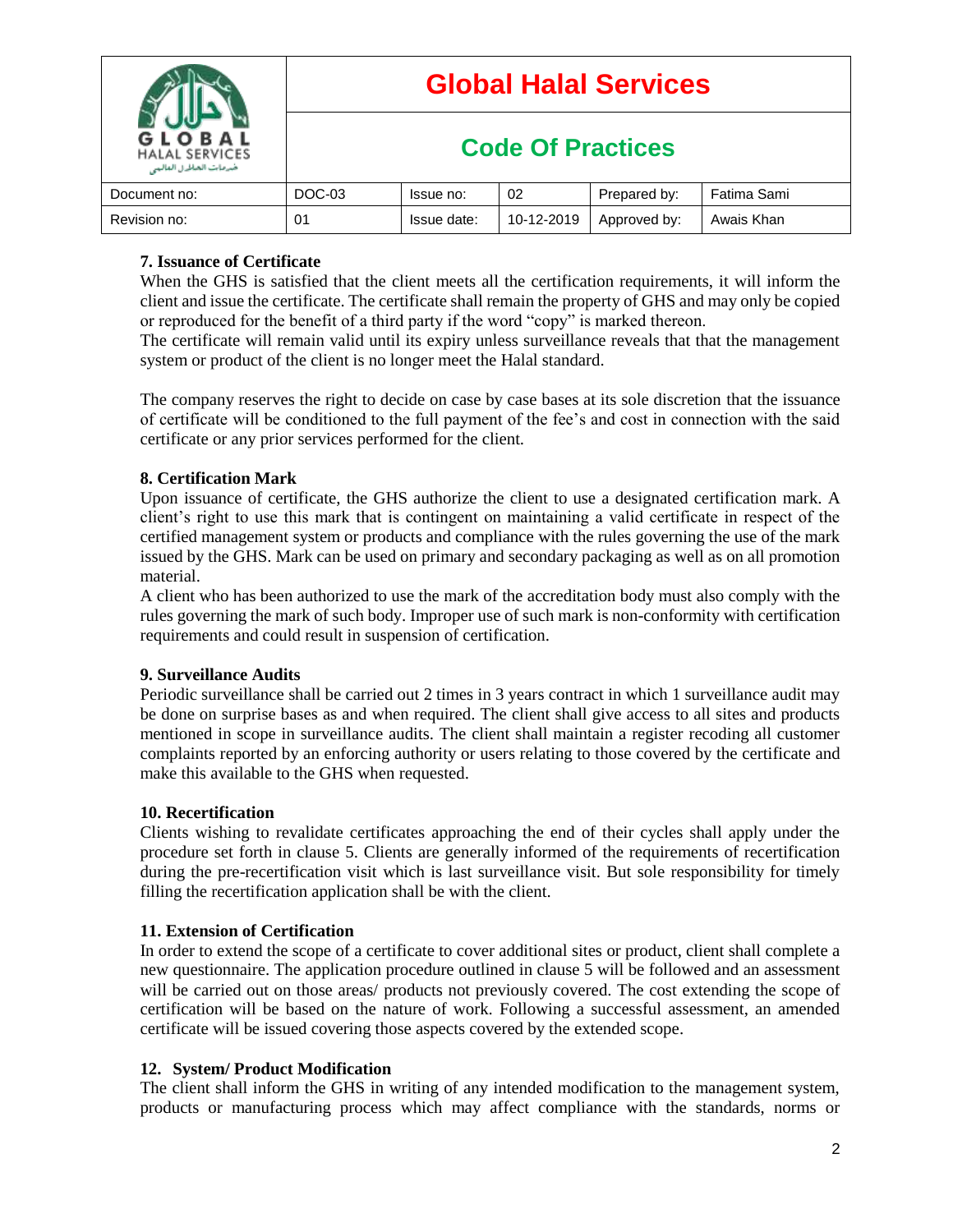

regulations. The GHS will determine whether the notified changes require additional assessment. Failure to notify the GHS of any intended modification may result in suspension of the certificate.

## **13. Publicity by client**

In compliance with the applicable regulations governing the relevant mark, a client may render public that its relevant products have been certified and may print the Halal certification mark on material relating to the scope of certification. In any case, the client shall ensure that its announcements and advertising material do not create confusion or could otherwise mislead third parties about certified and non-certified products.

## **14. Misuse of Certificate and Certification Mark**

The certification body shall take suitable action at the expense of the client to deal with incorrect or misleading reference to the certification or use of certificates and certification mark. These include suspension or withdrawal of certificate and legal action.

## **15. Suspension of Certificate**

A certificate may be suspended by the certification body for a limited period in cases such as following: a) If a corrective action has not been satisfactorily complied with within the designated time limit; or

b) If a case of misuse as described in clause 14 is not corrected by suitable retractions or other appropriate remedial measures by the client; or

c) If there has been any contravention of the proposal, application for registration, general condition for system, product and service certification these code of practice; or

d) If audits are not carried out within the prescribed timeframe.

e) If the auditor is not given access in surprise surveillance audit.

The client shall not identify itself as certified and shall not use a certification mark on any products that have been offered under a suspended certificate.

The certification body will confirm in writing to the client the suspension of a certificate. At the same time, the certification body shall indicate under which condition the suspension will be removed. At the end of the suspension period, an investigation will be carried out to determine whether the indicated conditions for reinstating the certificate have been fulfilled. On fulfilment of these conditions the suspension shall be lifted. If the conditions are not fulfilled the certificate will be withdrawn.

All costs incurred by the certification body in suspending and reinstating a certificate will be charged to the client.

## **16. Withdrawal of Certificate**

A certificate may be withdrawn if (i) the client takes inadequate measures in case of suspension; (ii) product do not conform to the standard; (iii) the GHS terminates its contract with the client. In any of these cases, the GHS has the right to withdraw the certificate by informing the client in writing. The client may give notice of appeal (see clause 18).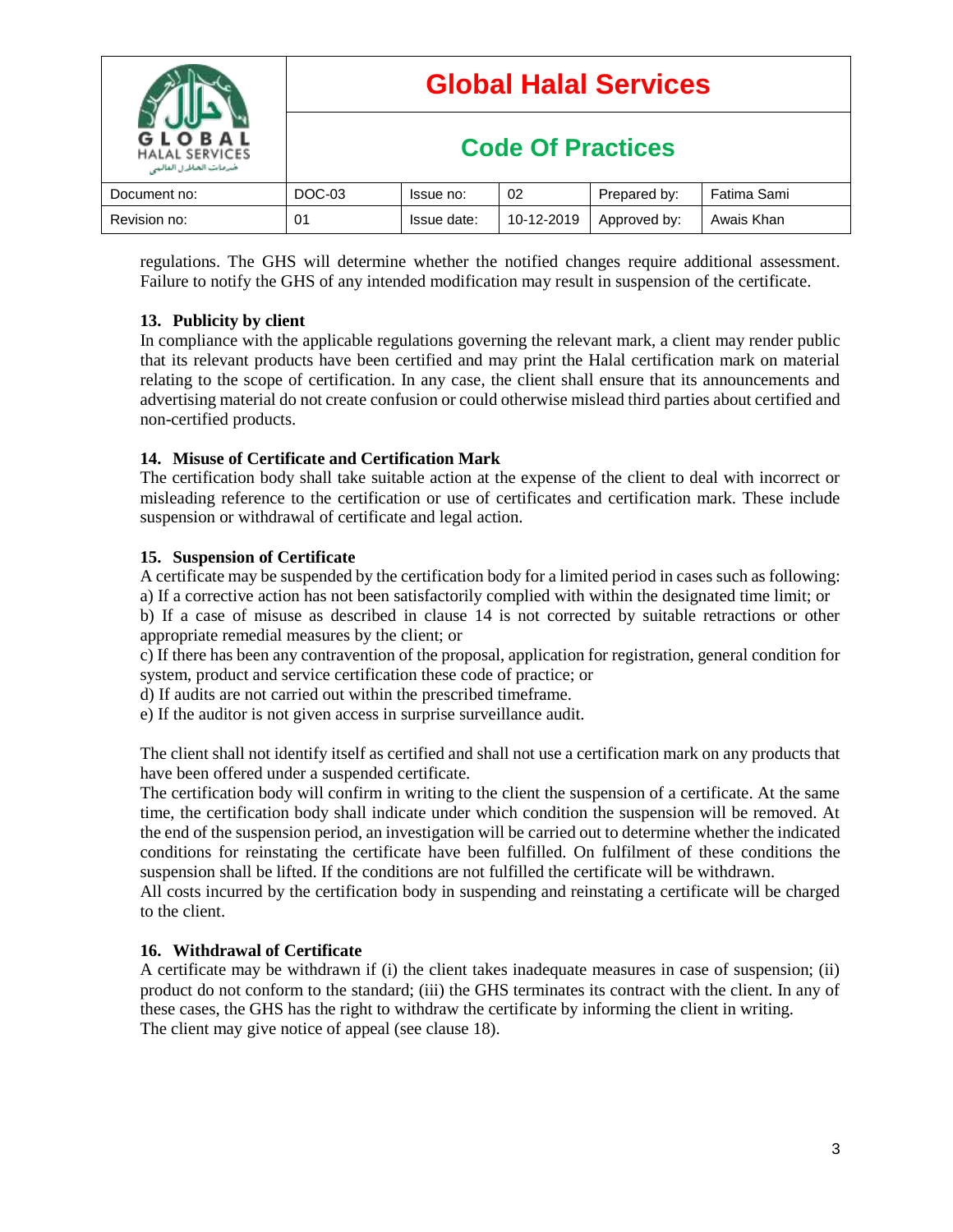| BAL<br><b>HALAL SERVICES</b><br>خدمات الخاطرل الماليي | <b>Global Halal Services</b> |             |            |              |             |  |  |
|-------------------------------------------------------|------------------------------|-------------|------------|--------------|-------------|--|--|
|                                                       | <b>Code Of Practices</b>     |             |            |              |             |  |  |
| Document no:                                          | DOC-03                       | Issue no:   | 02         | Prepared by: | Fatima Sami |  |  |
| Revision no:                                          | 01                           | Issue date: | 10-12-2019 | Approved by: | Awais Khan  |  |  |

## **17. Cancellation of Certificate**

A certificate will be cancelled if (i) the client advices the certification body in writing that it does not wish to renew the certificate or goes out of business; (ii) the client no longer offers the products or (iii) the client doesn't timely commence application or renewal.

## **18. Appeals**

The client has the right to appeal any of the decisions made by the certification body.

Notification of the intension to appeal must be made in writing and received by the certification body within seven days of receipt.

An appeal form will be sent to the client for completion and must be returned to the GHS within 14 days of the receipt, supported by relevant facts and data for consideration during the appeal procedure. All appeals are forwarded to the GHS and are put before the appeal's committee. The GHS shall be required to submit evidence to support its decision. Any decision of the GHS shall remain in force until the outcome of the appeal.

The decision of the appeal's committee shall be final and binding on both the client and the GHS. Once the decision regarding an appeal has been made, no counter claim by either party in dispute can be made to change the decision.

## 19. **Complaints**

If anybody has caused to complain the GHS, the complaint shall be made in writing, without delay, and addressed to the Managing Director of the GHS. If the complaint is made against the Managing Director, the letter of complaint shall be addressed to the accreditation Body.

The complaint shall be acknowledged in writing following receipt. The complaint will then be independently investigated by the certification body and closed and closed on satisfactorily conclusion of the investigation. Following closure the complaint will be informed that the investigation has reached its conclusion.

## **20. Confidentiality**

As used herein, "Confidential Information" shall mean any oral or written proprietary information that a party may acquire from the other party pursuant to the contract or information as to the business of the other party provided, however, that Confidential Information shall not include any information which (1) is or hereafter becomes generally known to the public; (2) was available to the receiving party on a non-confidential basis prior to the time of its disclosure by the disclosing party; (3) is disclosed to a party by an independent third party with a right to make such disclosure.

Unless required by law or by a judicial, governmental or other regulatory body, neither party nor their agents or subcontractors shall use the Confidential Information other than for the purpose of the Contract nor disclose the other's confidential Information to any person or entity without the prior written approval of the other party except as expressly provided for herein.

## **21. Liability & Finance**

GHS undertakes to exercise due care and skill in the performance of the Services and accepts responsibility only in cases of proven negligence.